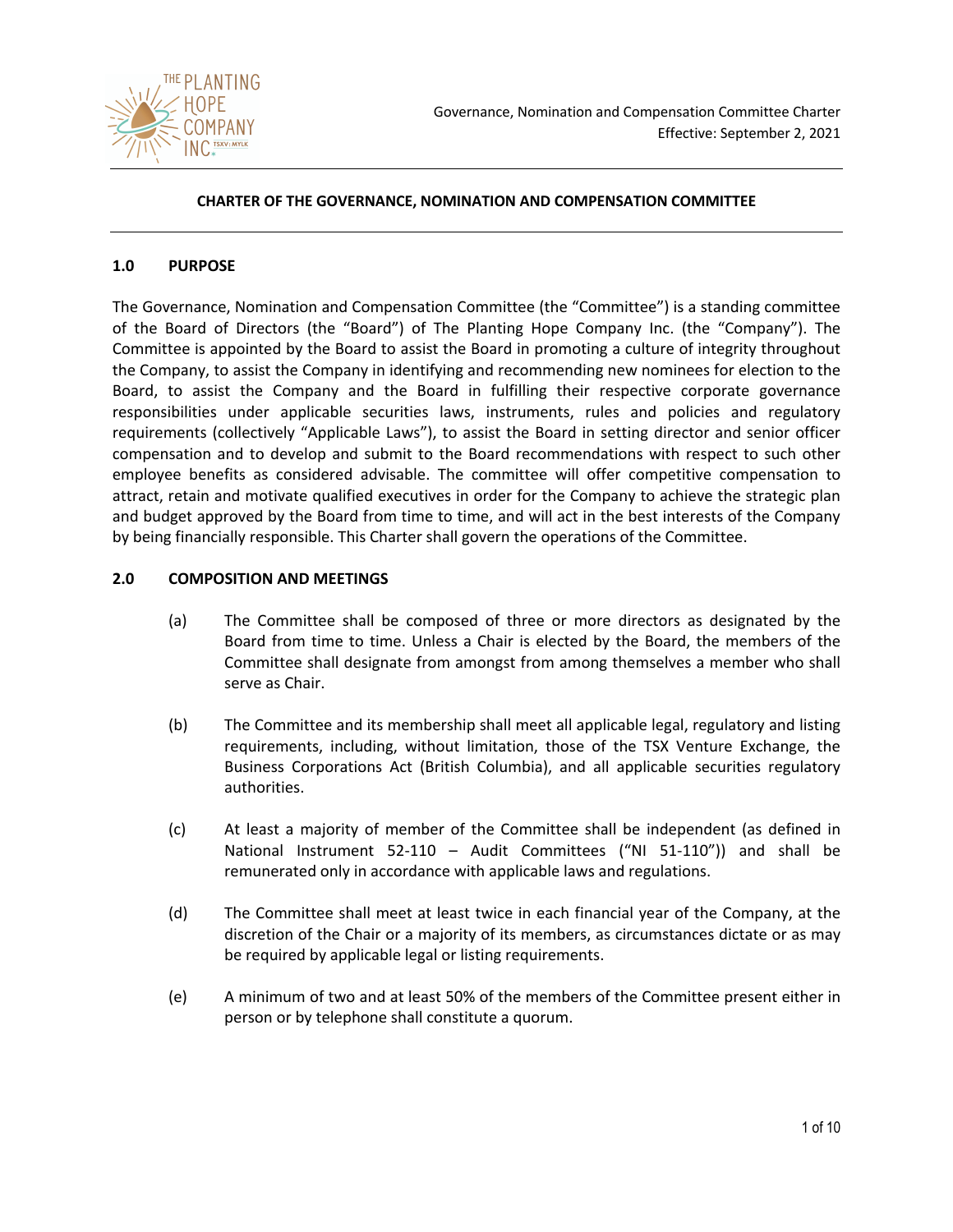

Governance, Nomination and Compensation Committee Charter Effective: September 2, 2021

- (f) Each member of the Committee shall be appointed by, and serve at the pleasure of, the Board. The Board may fill vacancies in the Committee by appointment from among the members of the Board.
- (g) If and whenever a vacancy shall exist, the remaining members of the Committee may exercise all of its powers and responsibilities so long as a quorum remains in office.
- (h) The time and place at which meetings of the Committee shall be held, and procedures at such meetings, shall be determined from time to time by the Committee. A meeting of the Committee may be called by letter, telephone, email or other communication equipment, by giving at least 48 hours' notice, provided that no notice of a meeting shall be necessary if all of the members are present either in person or by means of electronic conference or if those absent have waived notice or otherwise signified their consent to the holding of such meeting.
- (i) Any member of the Committee may participate in the meeting of the Committee by means of electronic conference call or other communication equipment, and the member participating in a meeting pursuant to this paragraph shall be deemed, for purposes hereof, to be present in person at the meeting.
- (j) The Committee shall hold an in camera session without any senior officers present at each meeting of the Committee, unless such a session is not considered necessary by the members present.
- (k) The Committee shall keep minutes of its meetings which shall be submitted to the Board. The Committee may, from time to time, appoint any person who need not be a member, to act as a secretary at any meeting. The Committee may invite such officers, directors and employees of the Company and its subsidiaries as it may see fit, from time to time, to attend at meetings of the Committee.
- (l) The time and place at which meetings of the Committee are to be held, and the procedures at such meetings, will be determined from time to time by the Chair. A meeting of the Committee may be called by notice, which may be given by written notice, telephone, email or other electronic communication at least 48 hours prior to the time of the meeting. However, no notice of a meeting shall be necessary if all of the members are present either in person or by means of telephone or web conference, or other communication equipment, or if those absent waive notice or otherwise signify their consent to the holding of such meeting.
- (m) The Board may at any time amend or rescind any of the provisions hereof, or cancel them entirely, with or without substitution.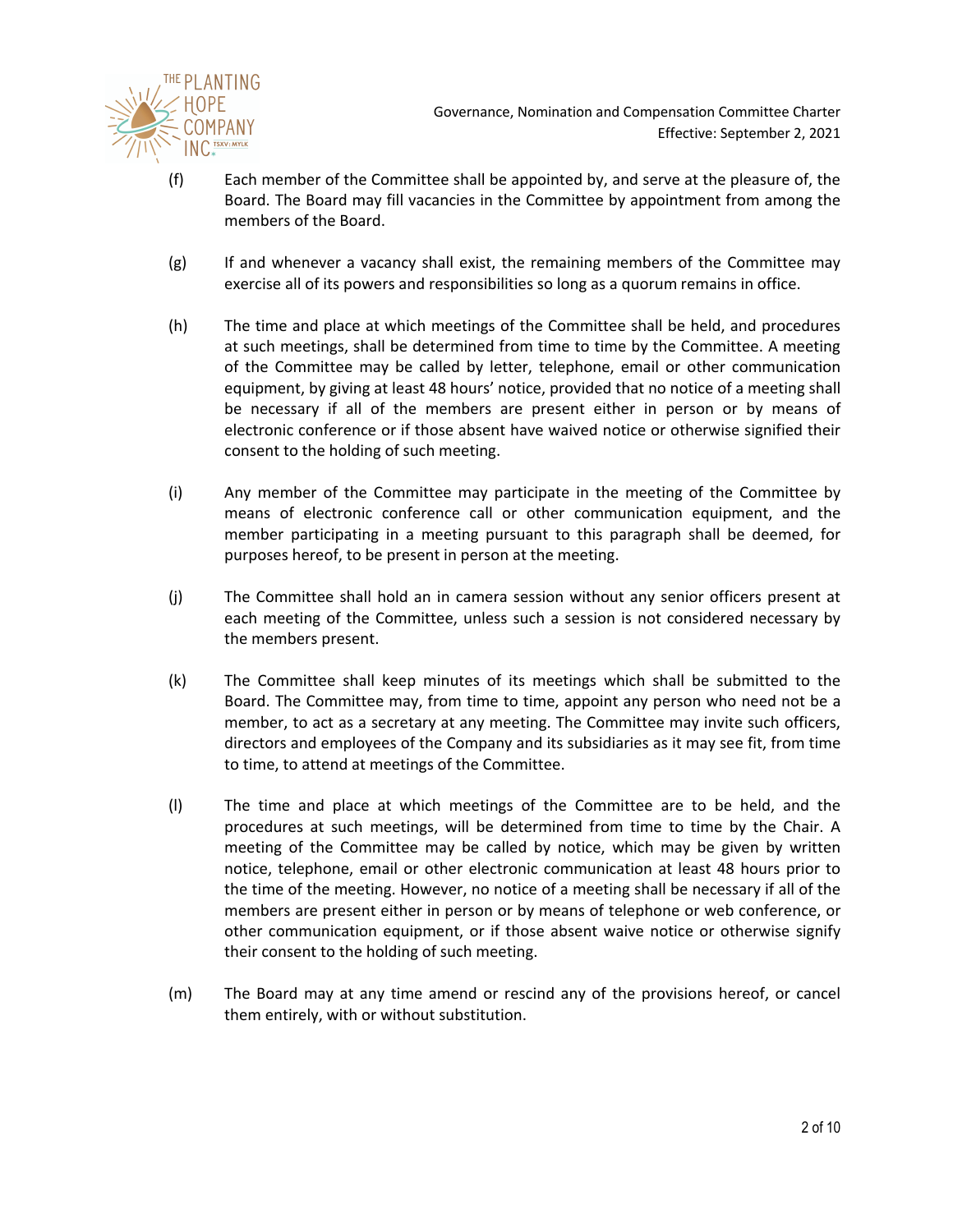

- (n) Any matters to be determined by the Committee shall be decided by a majority of votes cast at a meeting of the Committee called for such purpose. Actions of the Committee may be taken by an instrument or instruments in writing signed by all of the members of the Committee, and such actions shall be effective as though they had been decided by a majority of votes cast at a meeting of the Committee called for such purpose. The Committee shall report its determinations to the Board at the next scheduled meeting of the Board, or earlier as the Committee deems necessary.
- (o) The Committee members will be appointed annually at the first meeting of the Board following the annual general meeting of shareholders of the Company.
- (p) The Committee shall report its determinations and recommendations to the Board.

# **3.0 RESOURCES AND AUTHORITY**

The Committee shall have the authority to:

- (a) engage, at the expense of the Company, independent counsel and other experts or advisors as is considered advisable, including compensation consultants to assist in determining appropriate compensation policies and levels, provided that any services to be provided by any such compensation consultants must be pre-approved by the Committee and, any services to be provided by any such compensation consultants at the request of the senior officers, must be pre-approved by the Chair;
- (b) determine and pay the compensation for any independent counsel and other experts and advisors retained by the Committee;
- (c) conduct any investigation considered appropriate by the Committee;
- (d) request any senior officer or other employee of, or outside counsel for, the Company to attend any meeting of the Committee or to meet with any members of, or independent counsel or other experts or advisors to, the Committee; and
- (e) adopt such procedures as the Committee sees fit to assist it in its determinations under this charter.

## **4.0 RESPONSIBILITIES**

(a) Related Party Transactions

The Committee is responsible for:

(i) considering, or presenting to the Board for consideration, any transaction involving the Company and any "related party" as that term is defined in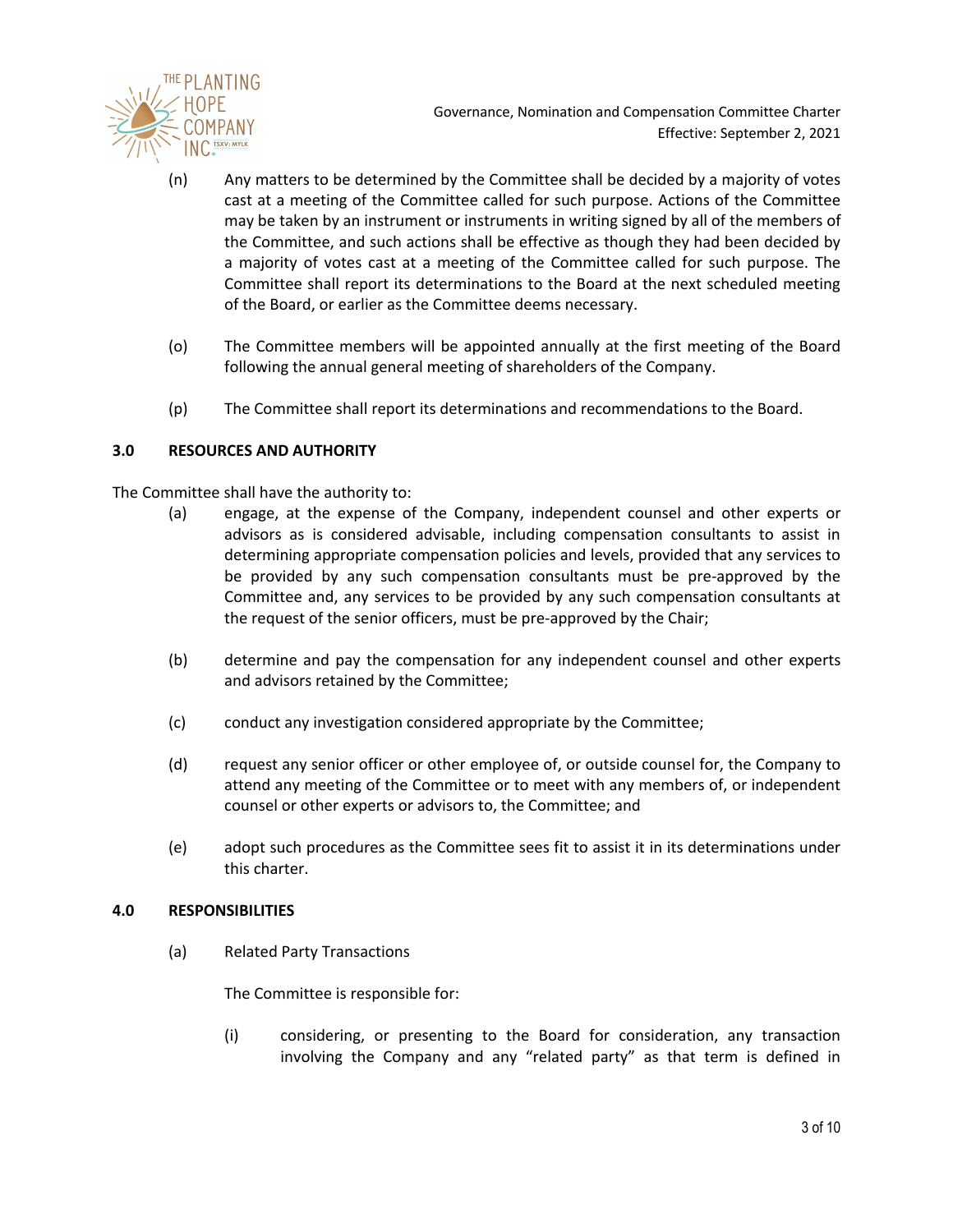

Applicable Laws (each a "Related Party Transaction");

- (ii) monitoring any Related Party Transaction and reporting to the Board on a regular basis regarding the status of any Related Party Transaction; and
- (iii) if considered advisable, establishing guidelines and parameters within which the Company shall be entitled to engage in Related Party Transactions without the specific prior approval of the Committee or the Board.
- (b) Senior Officers

The Committee is responsible for:

- (i) reviewing and making recommendations to the Board with respect to the compensation policies and practices of the Company;
- (ii) annually reviewing and recommending to the Board for approval the remuneration of the senior officers of the Company, namely, as applicable, the Chief Executive Officer (the "CEO"), the Chief Financial Officer (the "CFO"), the Chief Sales Officer (the "CSO"), the Chief Operating Officer (the "COO"), the Chief Legal Officer, the Chief Administrative Officer, any Vice-President and any other employee of the Company having a comparable position as may be specified by the Board (collectively the "Senior Executives"), with such review being carried out in consultation with the CEO, the CFO, the CSO and the COO, other than the remuneration of the CEO, the CFO, the CSO or the COO;
- (iii) reviewing the goals and objectives, as applicable, of the CEO, the CFO, the CSO and the COO for the next financial year of the Company and providing an appraisal of the performance of the CEO, the CFO, the CSO and the COO following the completion of each financial year;
- (iv) meeting with the CEO on at least an annual basis to discuss goals and objectives for the other Senior Executives, their compensation and performance;
- (v) reviewing and making a recommendation to the Board on the hiring or termination of any Senior Executive, on any special employment contract containing or including any retiring allowance, or on any agreement to take effect, or provide for the payment of benefits, in the event of a termination or change of control of the Company, affecting a Senior Executive or any other employee of the Company, or any amendment to any such contract or agreement;
- (vi) making, on an annual basis, a recommendation to the Board as to any bonuses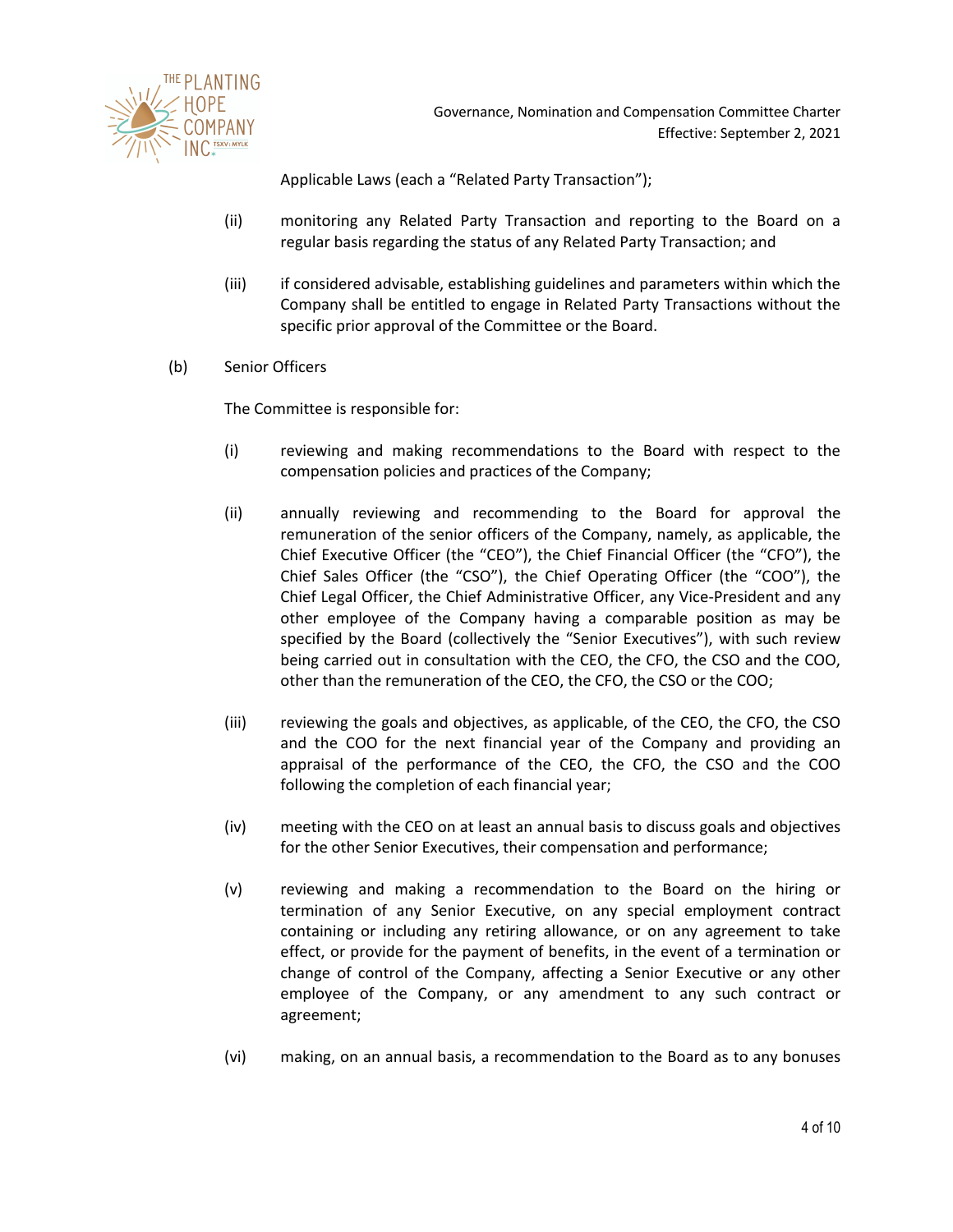

or awards to be made to the five highest paid Senior Executives or such lesser number of Senior Executives that exist at the time, including under any compensation plan or employment contract of such a Senior Executive; and

(vii) on an annual basis, comparing the total remuneration (including benefits) and the main components thereof of the Senior Executives with the remuneration of peers in the same industry, with such comparison being carried out on an informal or formal basis, at the discretion of the Committee.

### (c) Directors

The Committee should:

- (i) monitor from time to time the appropriateness of implementing structures, or of the structures implemented, to ensure that the Board can function independently of the senior officers of the Company;
- (ii) provide an orientation and education program for new directors which advises them of:
	- (A) the role of the Board and its committees,
	- (B) the nature of the business and affairs of the Company, and
	- (C) the contribution which individual directors are expected to make to the Board in terms of both time and resource commitments;
- (iii) provide continuing education opportunities to existing directors so that individual directors can maintain and enhance their skills and ensure that their knowledge of the business and affairs of the Company remains current;
- (iv) respond to, and if appropriate, authorize requests by, individual directors to engage independent counsel or other experts or advisors at the expense of the Company;
- (v) review annually, together with the Audit Committee of the Board, the directors' and officers' third-party liability insurance; and
- (vi) on an annual basis, review and make a recommendation to the Board with respect to the remuneration of directors.
- (d) Share Ownership Guidelines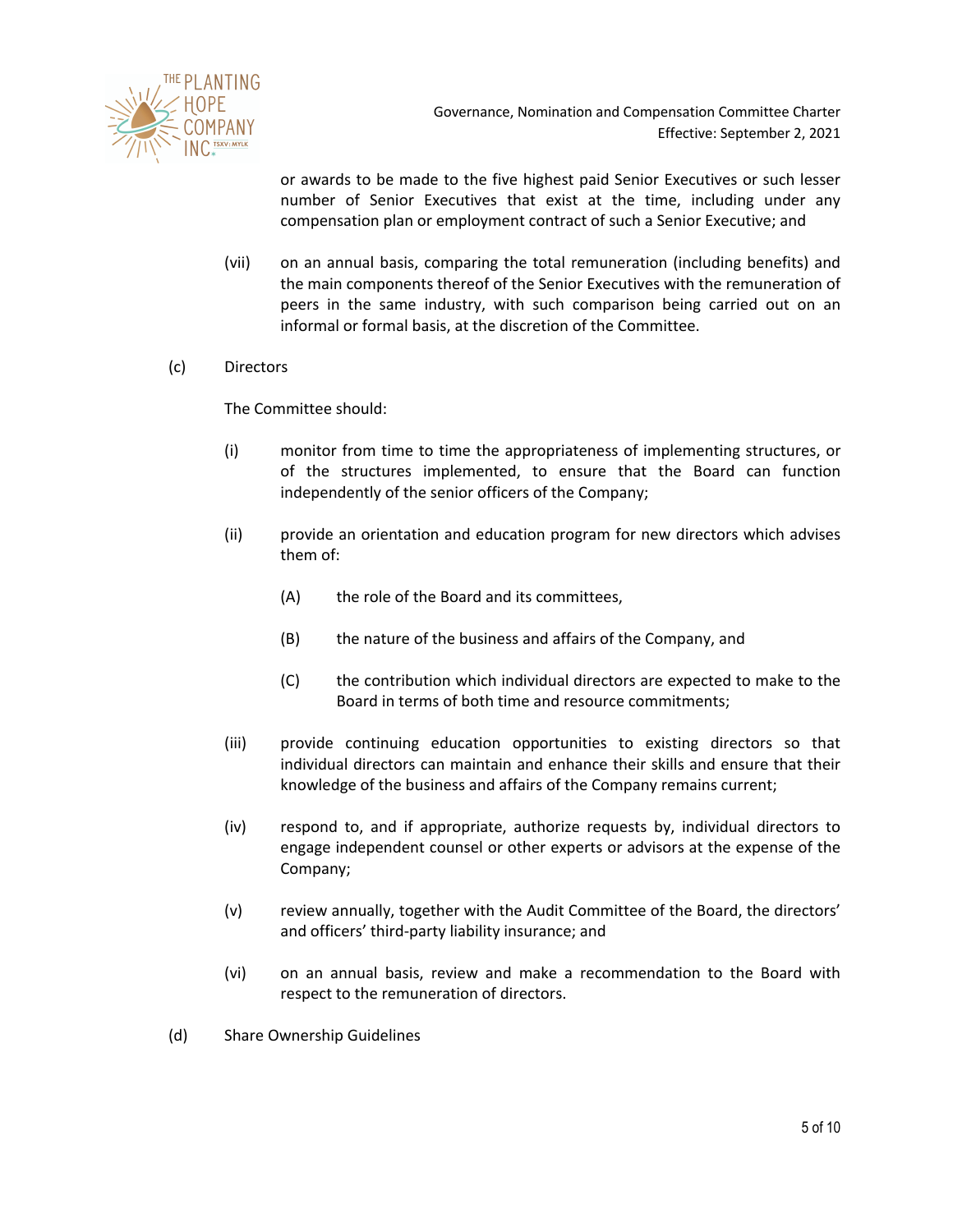

The Committee should review and make a recommendation to the Board with respect to any share ownership guidelines applicable to the Senior Executives and the directors, and annually review the shareholdings of the Senior Executives and directors based on such guidelines established from time to time.

(e) Compensation Plans

The Committee is responsible for:

- (i) ensuring that any required regulatory approval and shareholder approval is obtained for any compensation plan of the Company;
- (ii) overseeing the compensation plans of the Company; and
- (iii) determining those directors, Senior Executives, other employees and consultants of the Company who are entitled to participate in the compensation plans of the Company, the number of options, common shares or other securities of the Company allocated to each participant under each such plan, if any, and the time or times when the ownership of such options, common shares or other securities will vest for each participant, and administering all matters relating to any compensation plan of the Company, including any bonus plan, to which the Committee has been delegated authority pursuant to the terms of such plan or by the Board.
- (f) Compensation Disclosure

The Committee should review and make a recommendation to the Board with respect to any disclosure related to executive compensation in any management information circular of the Company for any meeting of the shareholders of the Company, including any executive compensation disclosure required by Applicable Laws.

(g) Board Effectiveness

The Committee should annually assess the effectiveness of the Board as a whole, its committees and individual directors based upon:

- (i) for directors and committees, the mandate of the Board and the mandate of the applicable committee, respectively, and
- (ii) for individual directors, their respective position descriptions, if any, as well as the skills and competencies which such director is expected to bring to the Board.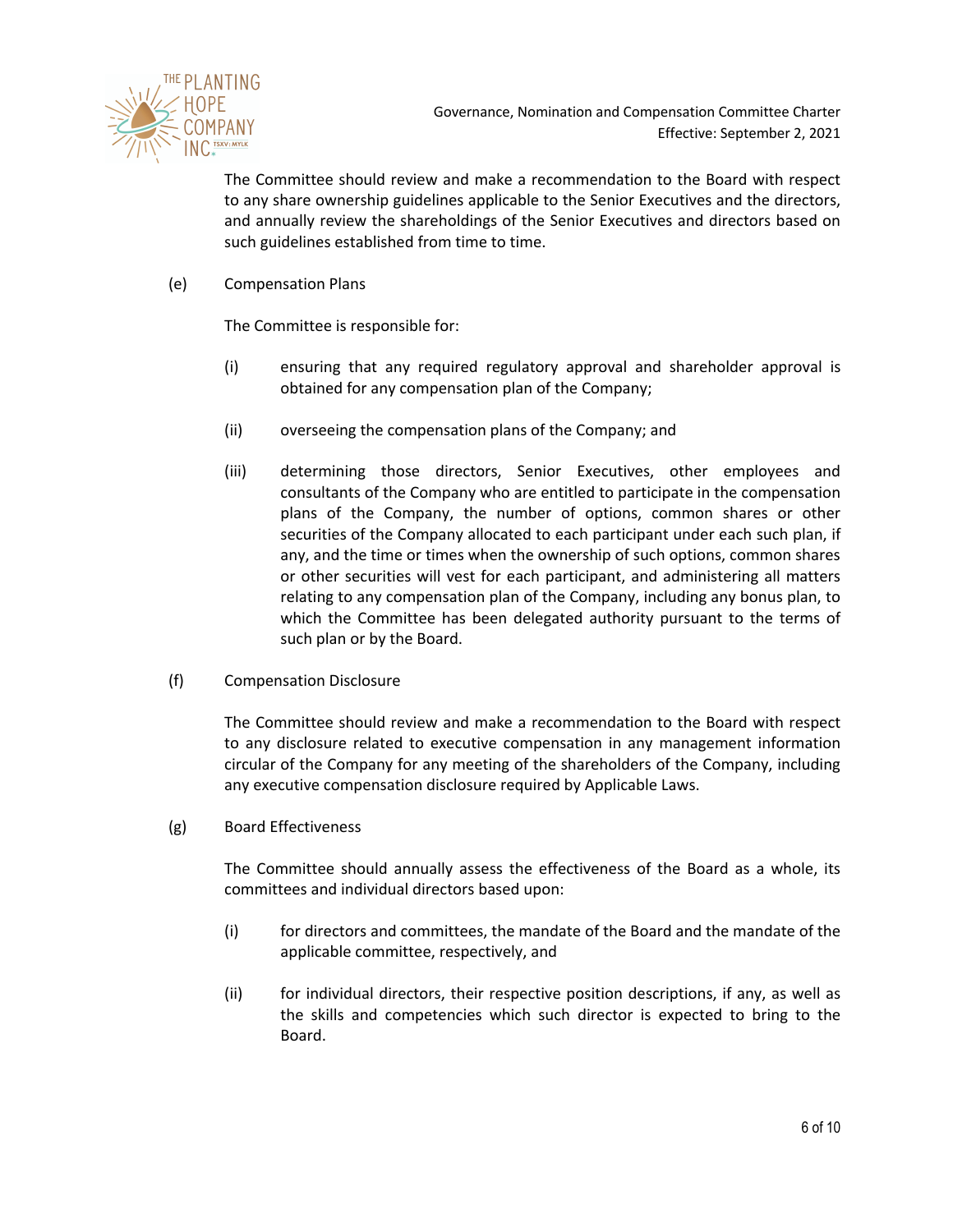

### (h) Nominations

The Committee should:

- (i) consider from time to time the desirable number of directors of the Company;
- (ii) identify and recommend to the Company and the Board, from time to time, proposed nominees to be directors of the Company, based upon the following considerations:
	- (A) the competencies and skills necessary for the Board as a whole to possess,
	- (B) the competencies and skills necessary for each individual director to possess,
	- (C) the competencies and skills which each new nominee to the Board is expected to bring, and
	- (D) whether each proposed nominee to the Board will be able to devote sufficient time and resources to the Company;
- (iii) consider from time to time a skills matrix for the Board, which should include the competencies and skills which each individual director possesses; and
- (iv) consider if a Lead Director of the Board (the "Lead Director") is required or considered advisable by the Board, the Committee will recommend a candidate for the position of Lead Director from among the independent members of the Board.
- (i) Committees

In consultation with the Chairman of the Board and the Lead Director, if any, the Committee should review the committees of the Board, the Chairs of such committees and the mandates of such committees and make such recommendations thereon to the Board as considered advisable.

(j) Other Responsibilities

(i) The Committee should review and assess the adequacy of this mandate from time to time, and at least annually, and submit any proposed amendments to the Board for consideration. The Committee should review and assess the adequacy of any other mandate, position description, if any, code or policy of the Company as considered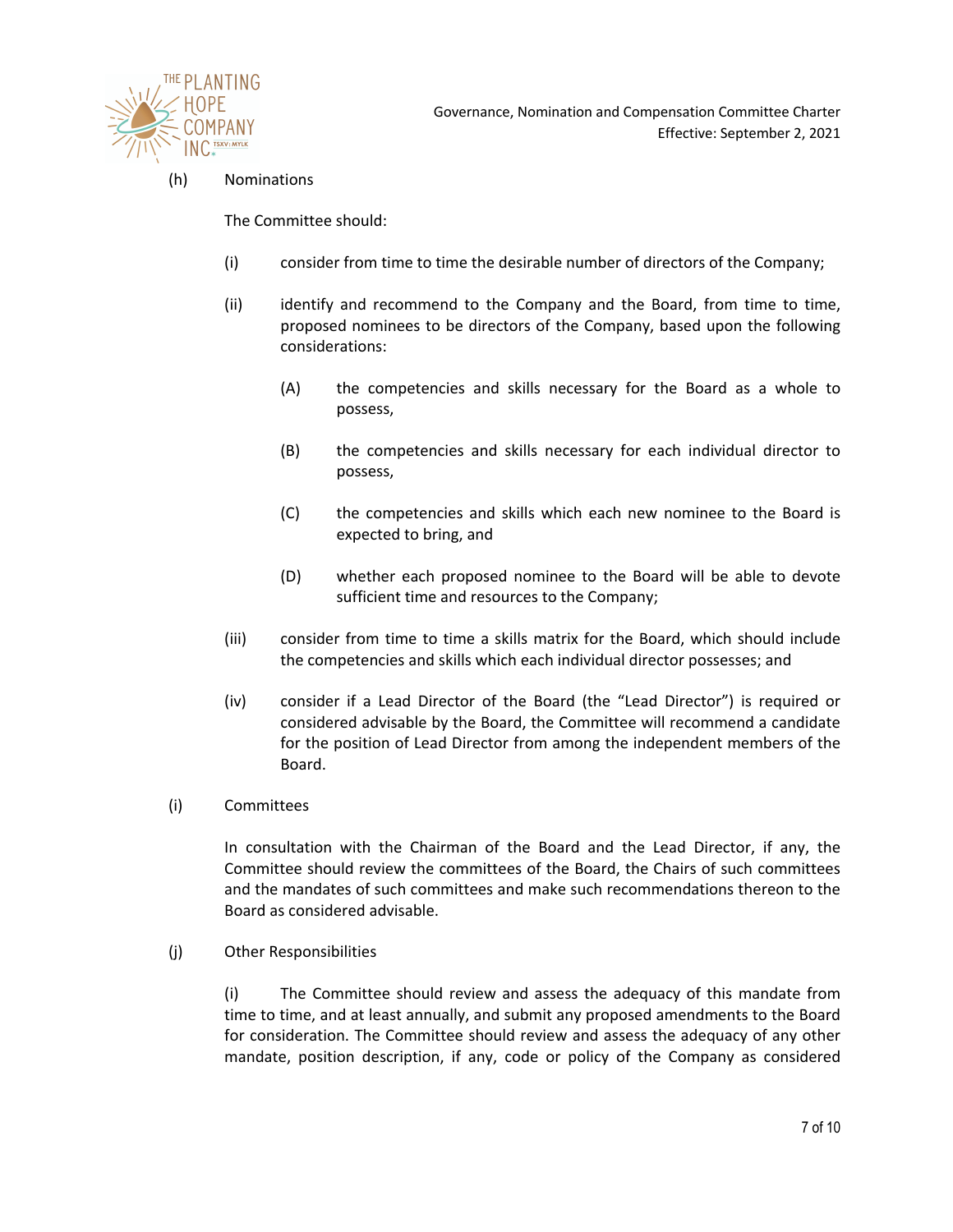

advisable or as specifically requested by the Board.

(ii) The Committee should perform any other activities consistent with this mandate and Applicable Laws as the Committee or the Board considers advisable.

#### **5.0 CHAIR**

The Chair should:

- (a) provide leadership to the Committee and oversee the functioning of the Committee;
- (b) chair meetings of the Committee (unless not present), including in camera sessions, and report to the Board following each meeting of the Committee on the activities and any recommendations and decisions of the Committee and otherwise at such times and in such manner as the Chair considers advisable;
- (c) ensure that the Committee meets at least twice per financial year of the Company and otherwise as is considered advisable;
- (d) in consultation with the Chairman of the Board and the members of the Committee, establish dates for holding meetings of the Committee;
- (e) set the agenda for each meeting of the Committee with input from other members of the Committee, the Chairman of the Board, the Lead Director, if any, and any other appropriate individuals;
- (f) ensure that Committee materials are available to any director upon request;
- (g) act as a liaison, and maintain communication, with the Chairman of the Board, the Lead Director, if any, and the Board to co-ordinate input from the Board and to optimize the effectiveness of the Committee;
- (h) report annually to the Board on the role of the Committee and the effectiveness of the Committee in contributing to the effectiveness of the Board;
- (i) in conjunction with the Chairman of the Board or the Lead Director, if any, provide leadership to ensure that the Board functions independently of the senior officers;
- (j) assist the members of the Committee to understand and comply with this mandate;
- (k) together with the Chairman of the Board and Lead Director, if any, assist the Board, the committees of the Board, individual directors and the senior officers in understanding and complying with the approach to corporate governance of the Company established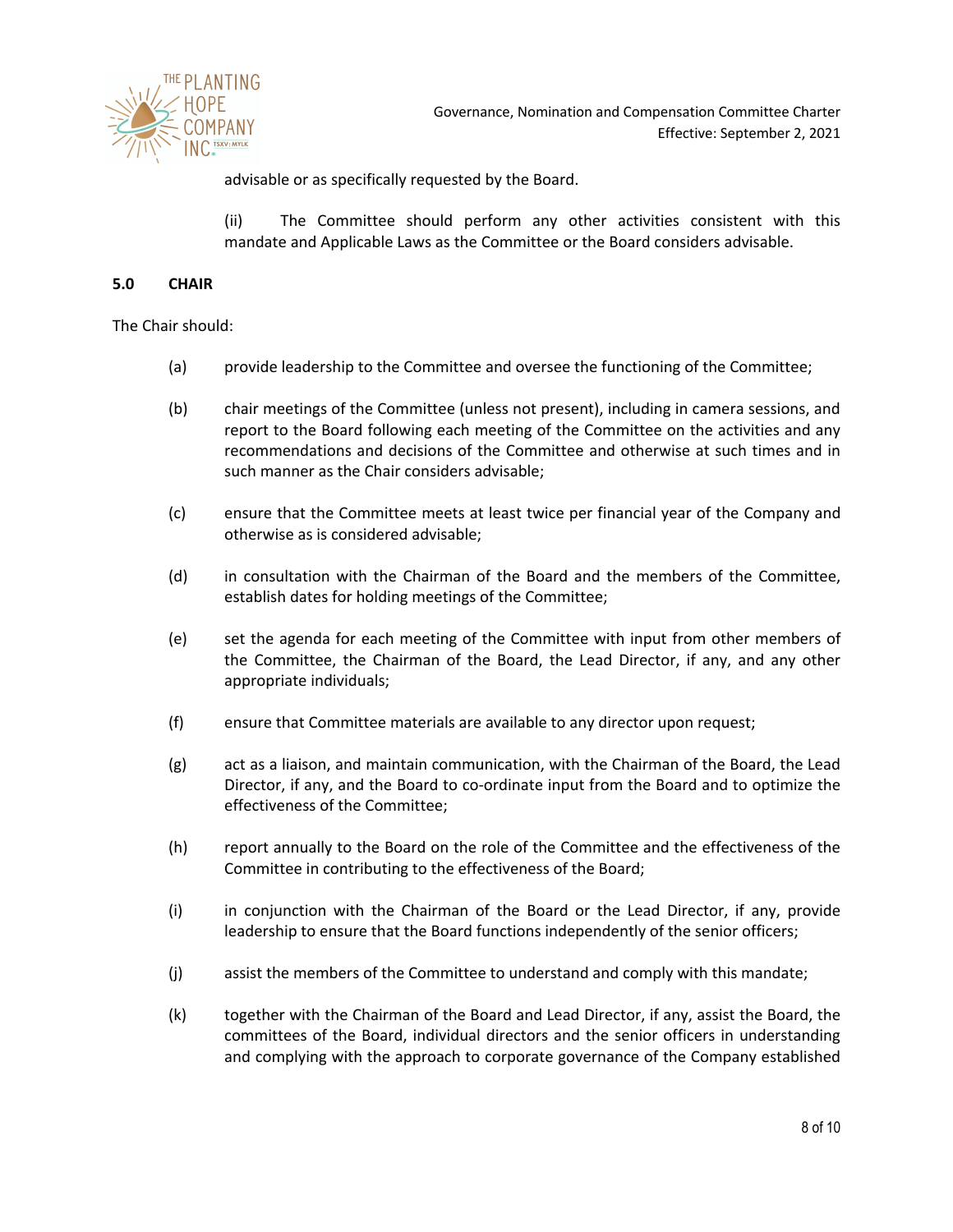

by the Board from time to time;

- (l) foster ethical and responsible decision making by the Committee;
- (m) together with the applicable committee of the Board, oversee the structure, composition and membership of, and activities delegated to, each committee of the Board (including the Committee) from time to time;
- (n) ensure appropriate information is provided to the Committee by the senior officers of the Company to enable the Committee to function effectively and comply with this mandate;
- (o) ensure that appropriate resources and expertise are available to the Committee;
- (p) ensure that the Committee considers whether any independent counsel or other experts or advisors retained by the Committee are appropriately qualified and independent in accordance with Applicable Laws;
- (q) facilitate effective communication between the members of the Committee and the senior officers of the Company;
- (r) promote best practices and high standards of corporate governance;
- (s) together with the Lead Director, if any, maintain and enhance the quality of the approach to corporate governance of the Company established by the Board from time to time;
- (t) attend, or arrange for another member of the Committee to attend, each meeting of the shareholders of the Company to respond to any questions from shareholders that may be asked of the Committee;
- (u) in the event a Chairman of the Board is not appointed by the Board at the first meeting of the Board following the annual meeting of shareholders each year, serve as the interim Chairman of the Board until a successor is appointed; and
- (v) perform such other duties as may be delegated to the Chair by the Committee or the Board from time to time.

#### **6.0 PERFORMANCE EVALUATION**

The Committee shall conduct an annual evaluation of the performance of its duties under this Charter and shall present the results of the evaluation to the Board.